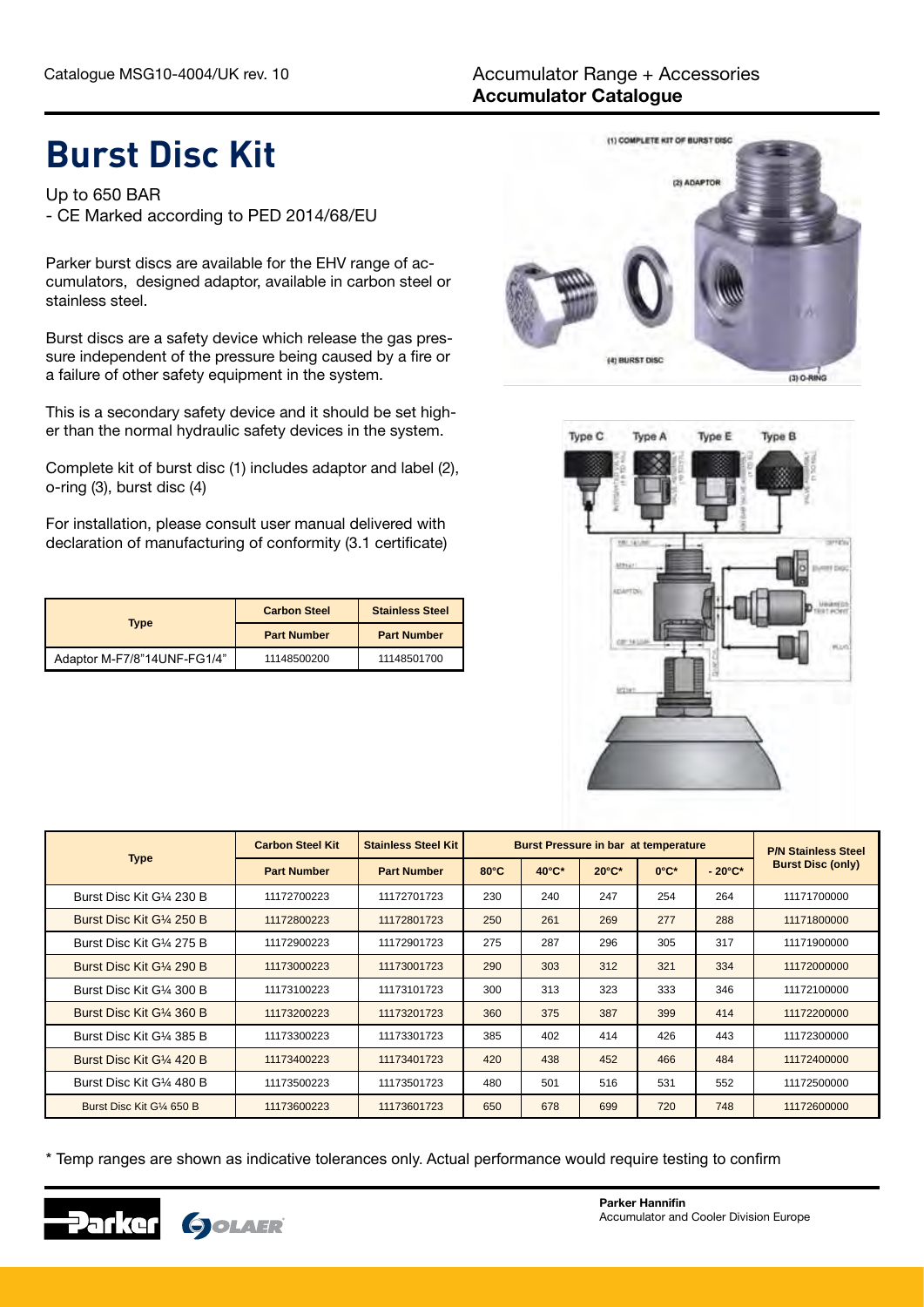## **Permanent charging block**

A permanent charging block directly mounted on the bladder accumulator steam valve is a helpful device to continuously monitor nitrogen pressure (P0).

Note : to check actual nitrogen value (P0) accumulator must be depressurized on oil side

It includes :

- **Adapter**
- Pressure gauge
- O-ring
- Gas Valve

Part Number (carbon steel adaptor) :

| <b>Part Number</b><br>(carbon steel adaptor) | <b>Designation</b>               |
|----------------------------------------------|----------------------------------|
| 11153700223                                  | Permanent Charging Block 0 60 B  |
| 11153900223                                  | Permanent Charging Block 0 250 B |
| 11154000223                                  | Permanent Charging Block 0 350 B |

Also available in stainless steel: on request